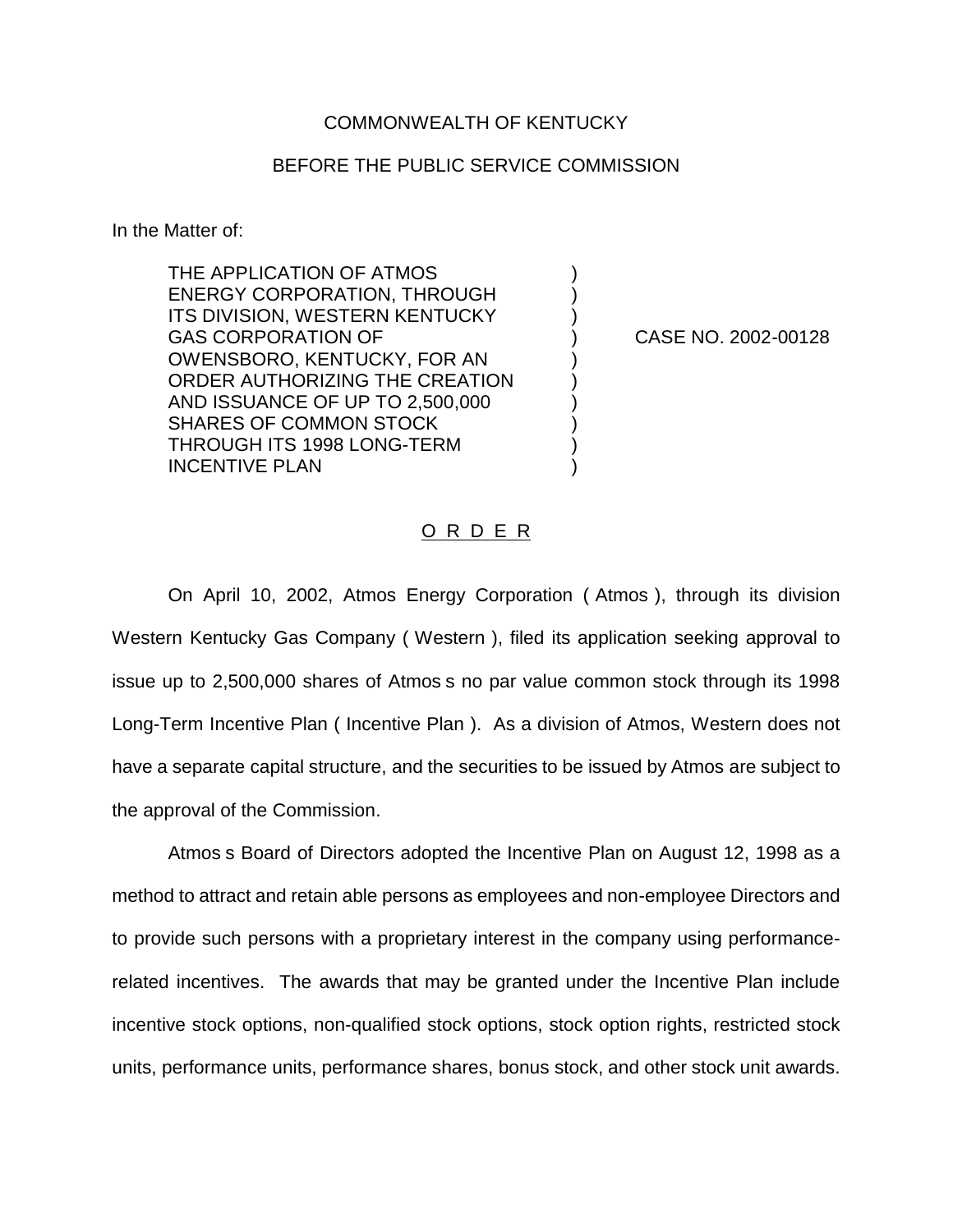Cash bonuses received pursuant to Atmos s Annual Incentive Plan for Management can be converted to shares of stock at the option of the employee, pursuant to the Incentive Plan. The Commission initially approved the Incentive Plan in Case No. 1998-00509. $^1$ 

On May 1, 2002, Commission Staff requested additional information from Atmos in the form of a data request. The requested information was provided by Atmos on May 10, 2002.

The Commission, having considered the evidence of record and being otherwise sufficiently advised, finds that the issuance of up to 2,500,000 shares of common stock through Atmos s Incentive Plan is for lawful objectives within the corporate purposes of Atmos, is necessary and appropriate for and consistent with the proper performance of its service to the public, and is reasonably necessary and appropriate for such purposes and should therefore be approved.

IT IS THEREFORE ORDERED that:

1. Atmos is authorized to create and issue up to 2,500,000 shares of its common stock as set forth in the provisions and terms of its application.

2. Within 30 days of filing its Registration Statement with the Securities and Exchange Commission in conjunction with the issuance of the common stock, Atmos shall also file a copy of the Registration Statement with the Commission.

 $1$  Case No. 1998-00509, The Application of Atmos Energy Corporation, Through Its Division, Western Kentucky Gas Company of Owensboro, Kentucky, for an Order Authorizing the Creation and Issuance of 150,000 Shares of Common Stock Through Its Equity Incentive and Deferred Compensation Plan for Non-Employee Directors and 1,500,000 Shares Through Its 1998 Long-Term Incentive Plan.